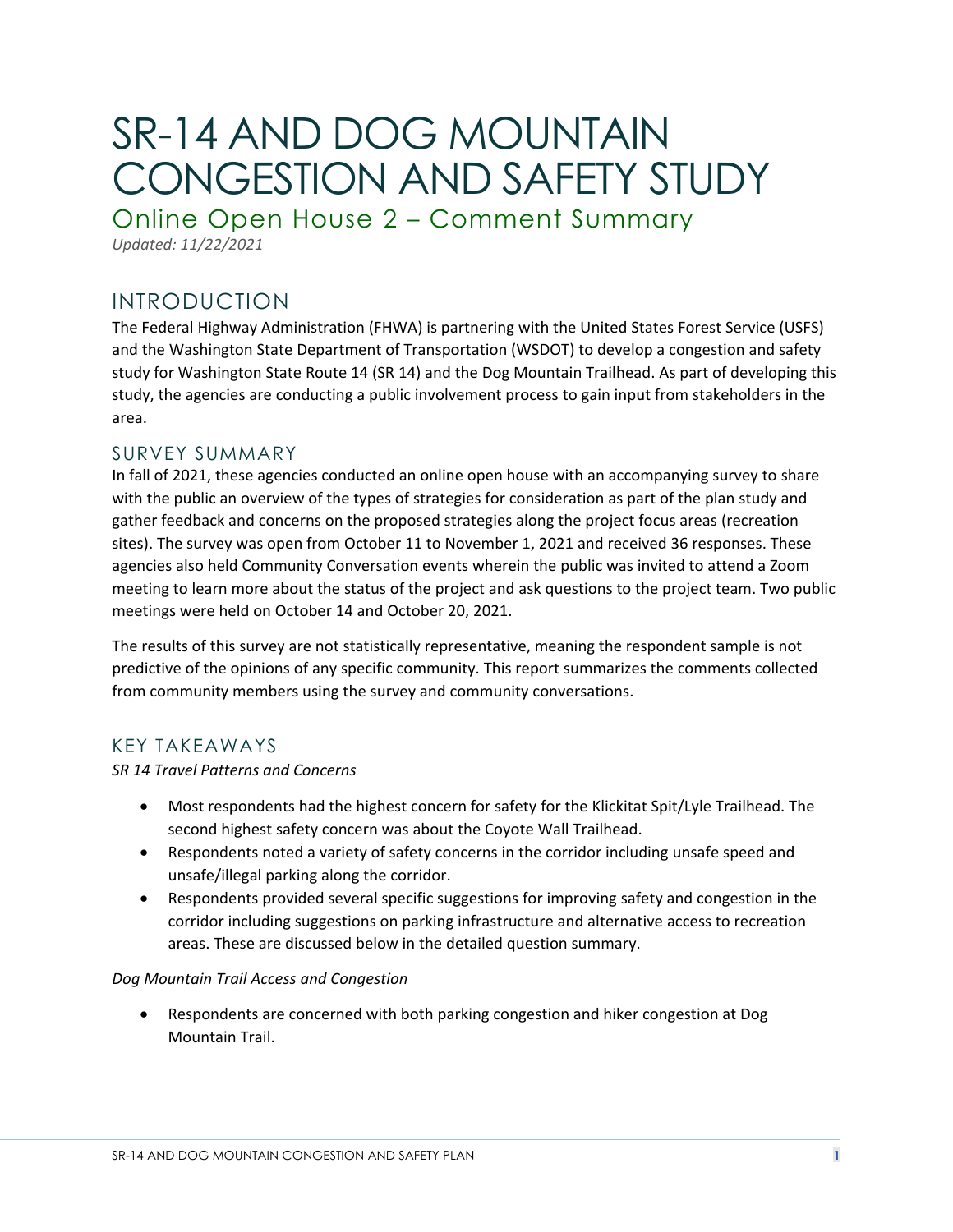## SUMMARY OF RESPONSES BY QUESTION

## **Question 1: Indicate the three recreation hot spots you feel have the highest safety concerns (1 = highest priority)**

| Item                                                | Overall<br>Rank | <b>Rank Distribution</b> |                 | Score          | No. of<br>Rankings |
|-----------------------------------------------------|-----------------|--------------------------|-----------------|----------------|--------------------|
| Klickitat Spit / Lyle Trailhead                     | $\mathbf{1}$    |                          |                 | 34             | 13                 |
| Coyote Wall Trailhead                               | $\overline{2}$  |                          |                 | 29             | 14                 |
| Beacon Rock State Park / Beacon Rock<br>Trailhead   | 3               |                          |                 | 21             | 9                  |
| East Coyote Wall Parking Area                       | $\overline{4}$  |                          |                 | 15             | 10                 |
| Catherine Creek Day Use Area                        | 5               |                          |                 | 14             | $\overline{7}$     |
| Cape Horn Trailhead / Salmon Falls Park and<br>Ride | 6               |                          |                 | 10             | 5                  |
| Drano Lake Boat Ramp                                | $\overline{7}$  |                          |                 | 10             | 5                  |
| Swell City to Spring Creek Hatchery                 | 8               |                          | H               | $\overline{7}$ | 5                  |
|                                                     |                 | Lowest<br>Rank           | Highest<br>Rank |                |                    |

**Question 2: Indicate which recreation site you would like to provide your thoughts on about strategies that would provide the most initial benefit to safety and/or congestion. (select multiple)**

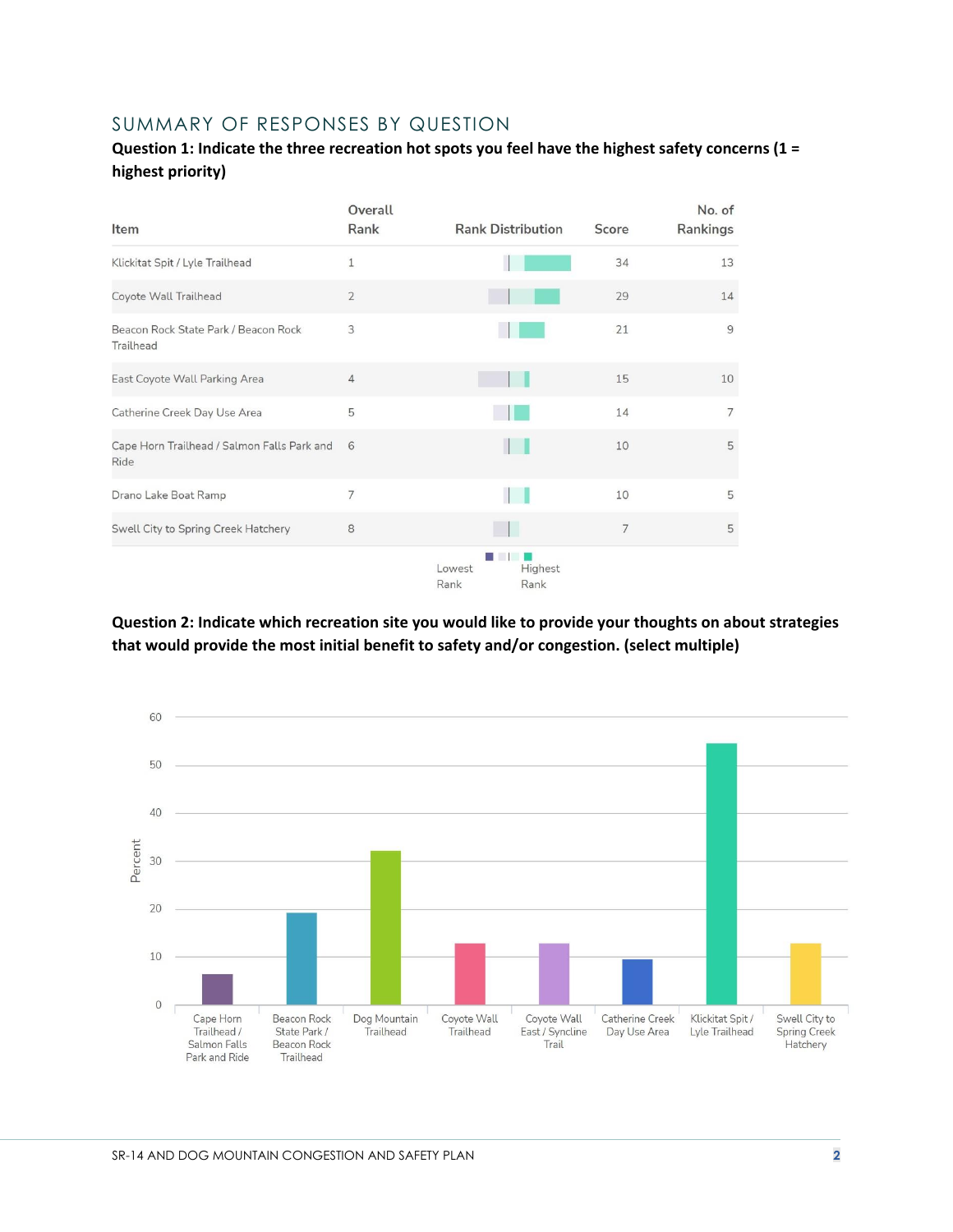The following are responses about the specific recreation sites for which participants had the option to provide their thoughts. The mitigation strategies options provided included:

- Wayfinding
- No Parking Zones
- Permit/Reservation System
- Alternate Parking
- Access Management
- Shuttle
- Pedestrian Enhancements
- Other (respondents had option to provide comments)

**Question 3: For the Cape Horn Trailhead / Salmon Falls Park and Ride, please indicate which strategy you think would provide the most initial benefit to safety and/or congestion. (select one) (n=2)**

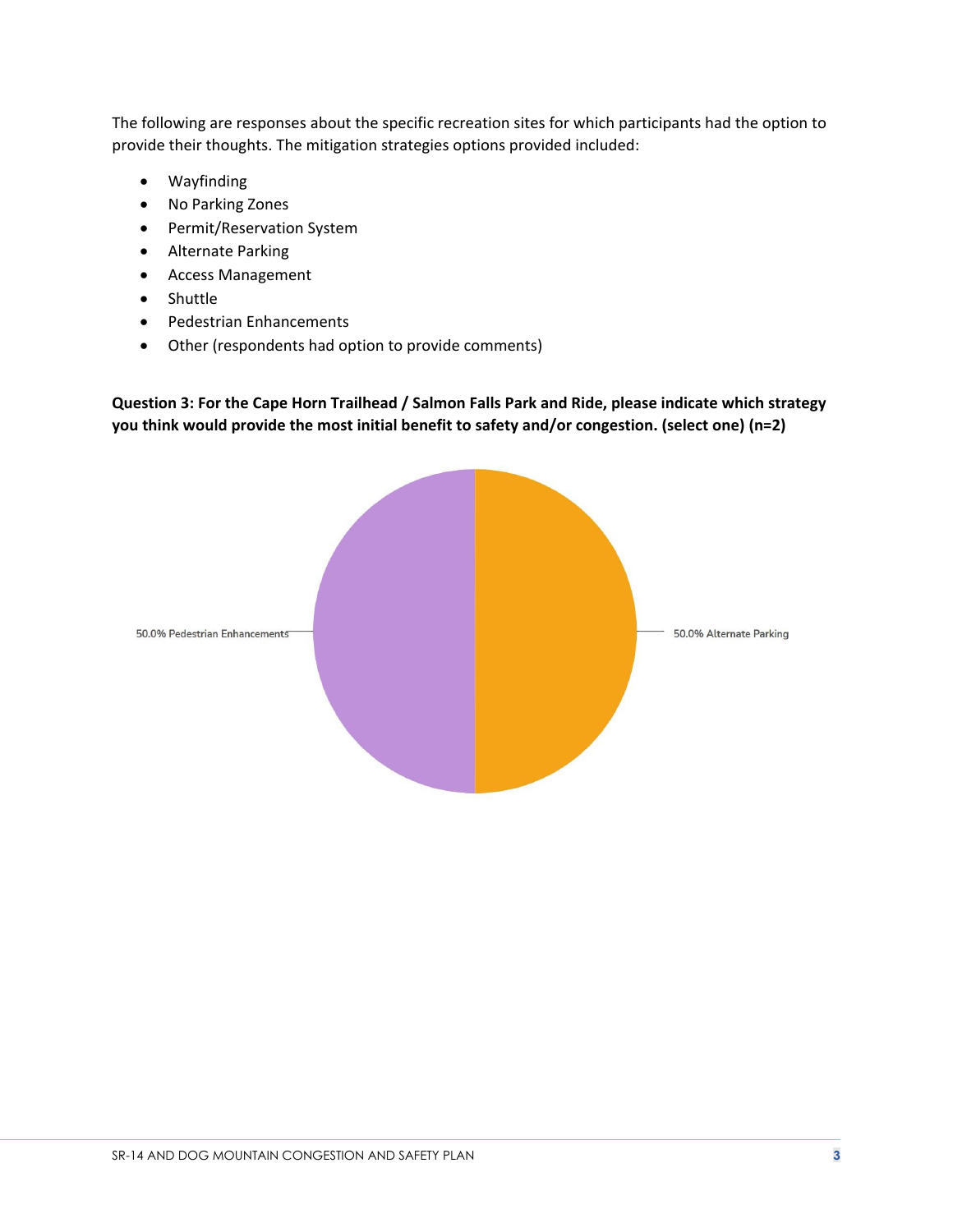**Question 4: For the Beacon Rock State Park / Beacon Rock Trailhead, please indicate which strategy you think would provide the most initial benefit to safety and/or congestion. (select one) (n=6)**



**5. For the Dog Mountain Trailhead, please indicate which strategy you think would provide the most initial benefit to safety and/or congestion. (select one) (n=10)**



## **Question 6: For the Drano Lake Boat Ramp, please indicate which strategy you think would provide the most initial benefit to safety and/or congestion. (select one)**

• No responses were recorded from participants.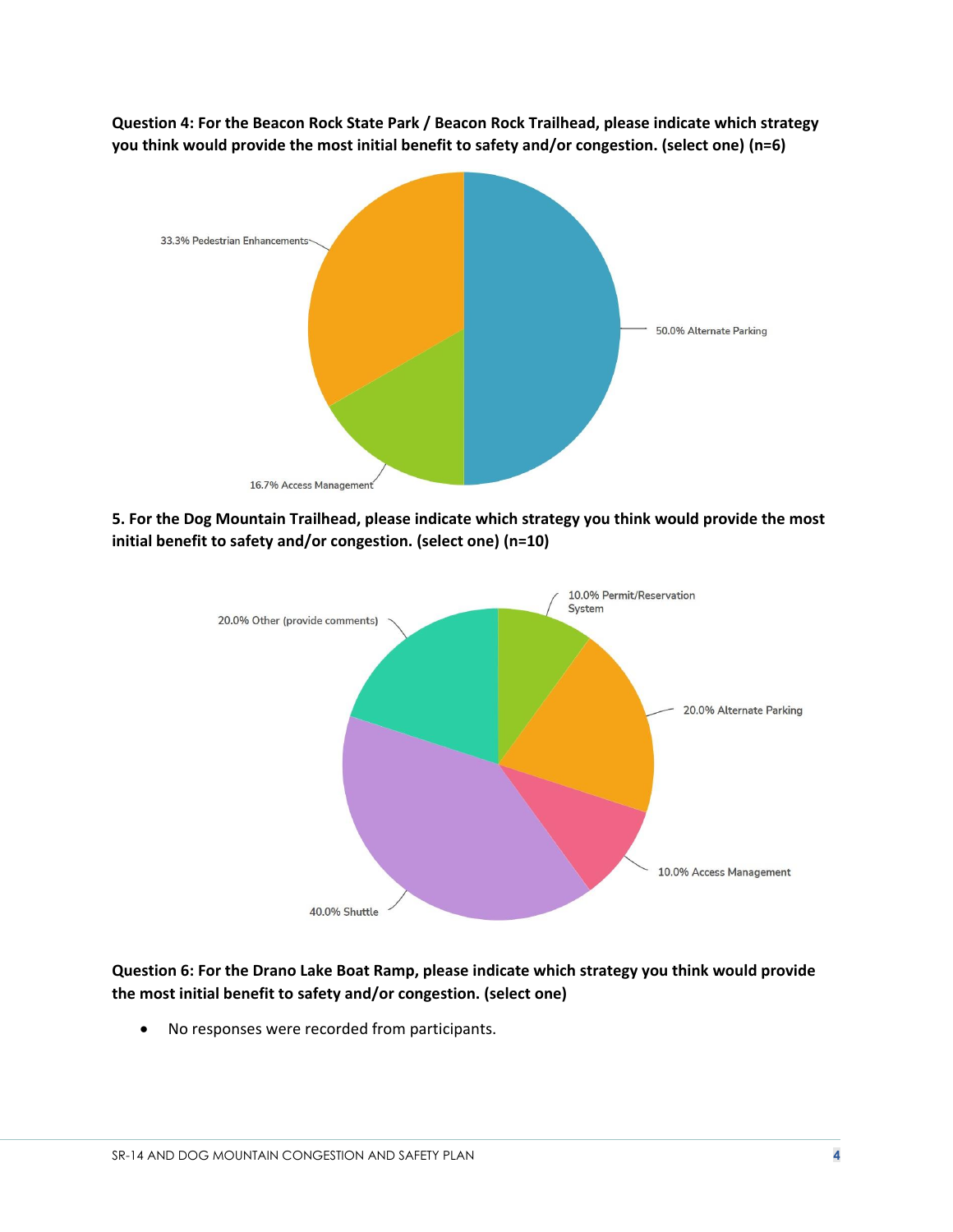**Question 7: For the Coyote Wall Trailhead, please indicate which strategy you think would provide the most initial benefit to safety and/or congestion. (select one) (n=4)**



Participants who chose "Other" had the option to write in an answer. Responses included:

- One respondent suggested speed and congestion signage and additional parking along SR 14 shoulders.
- One respondent suggested additional off-highway parking.
- One respondent agreed with permit/reservation system if it was free of cost.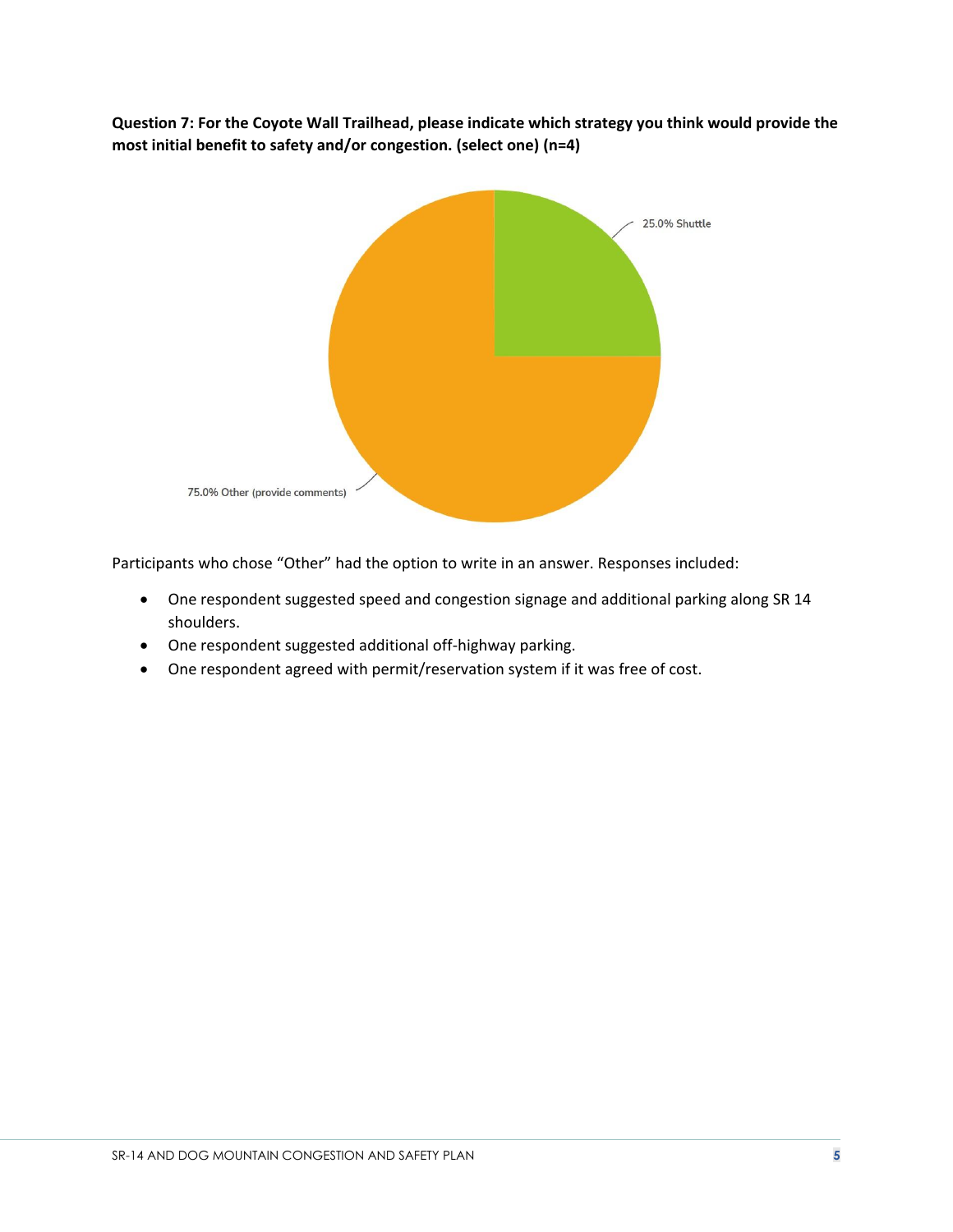**Question 8: For the Coyote Wall East / Syncline Trail, please indicate which strategy you think would provide the most initial benefit to safety and/or congestion. (select one) (n=4)**



Participants who chose "Other" had the option to write in an answer. Responses included:

- One respondent suggested speed and congestion signage and a left turn lane in the eastbound lane to reduce collisions.
- One participant suggested additional parking.

**Question 9: For the Catherine Creek Day Use Area, please indicate which strategy you think would provide the most initial benefit to safety and/or congestion. (select one) (n=3)**

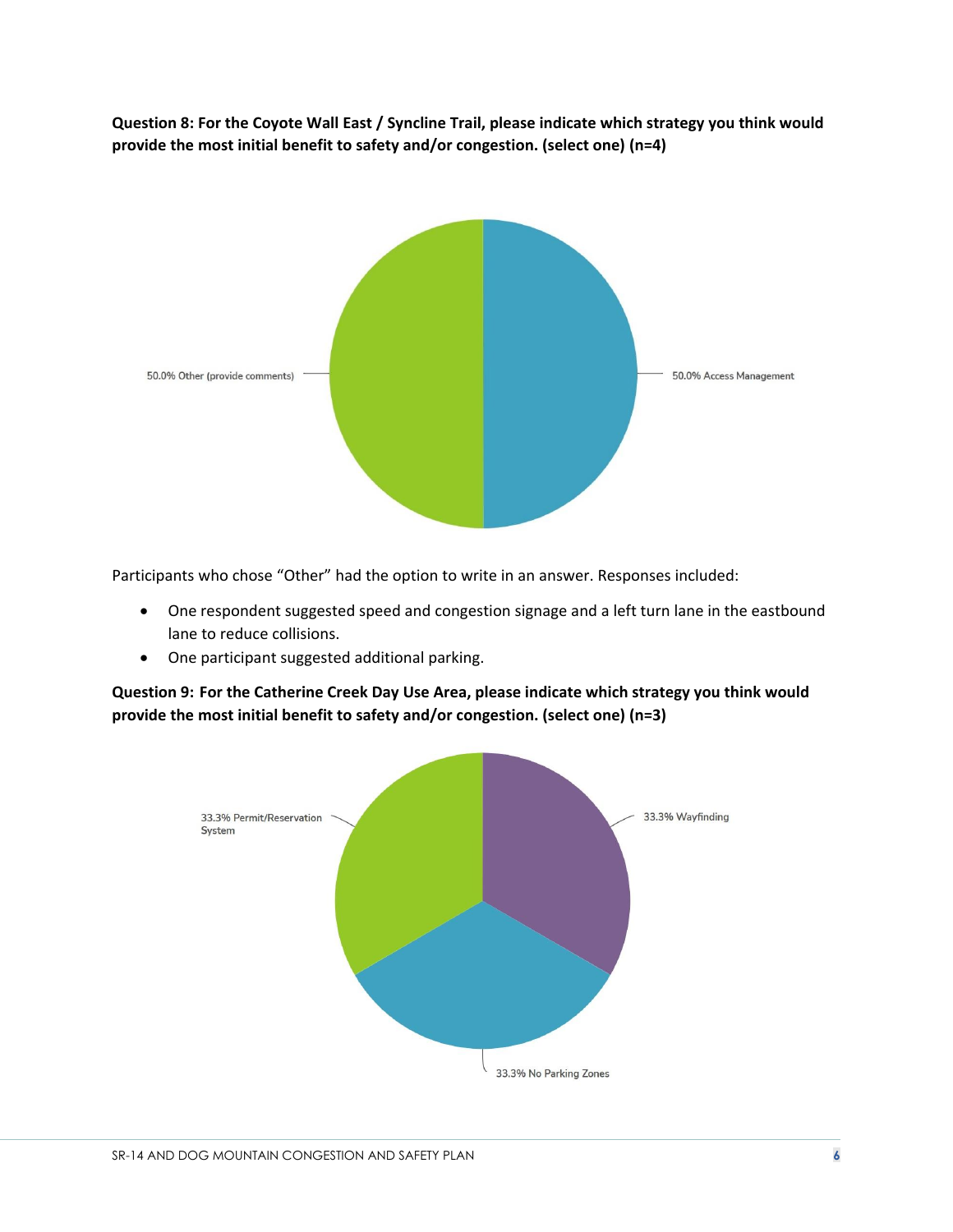

**Question 10: For the Klickitat Spit / Lyle Trailhead, please indicate which strategy you think would provide the most initial benefit to safety and/or congestion. (select one) (n=17)**

Participants who chose "Other" had the option to write in an answer. Responses included:

• One participant suggested additional parking.

**Question 11: For the Swell City to Spring Creek Hatchery, please indicate which strategy you think would provide the most initial benefit to safety and/or congestion. (select one) (n=4)**

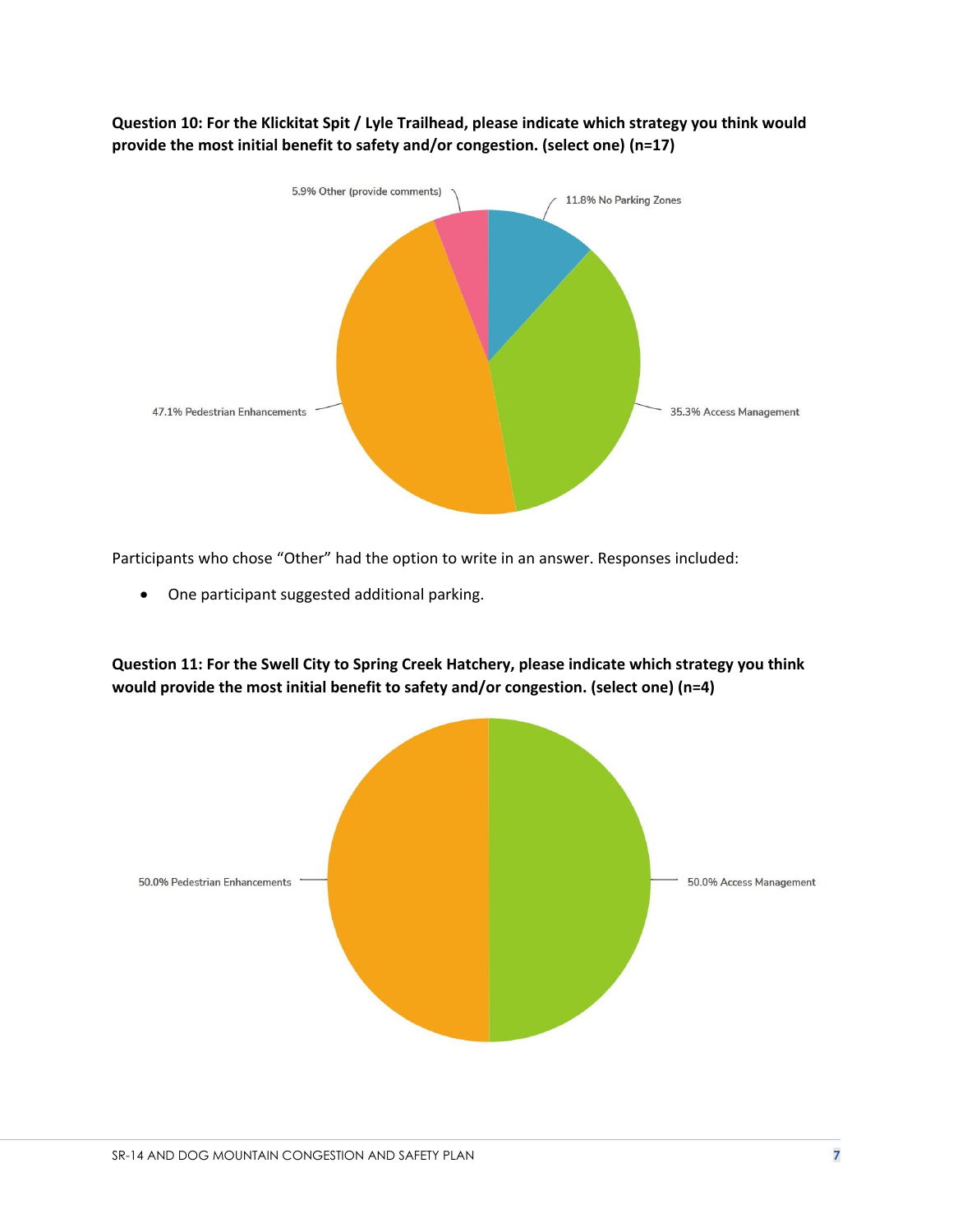#### **Question 12: What else you would like the project team to know or consider? (n = 20)**

Respondents provided the following comments to this open-ended question:

#### *SR 14 Safety and Congestion*

- Respondents noted speeding issues at several sites along SR 14:
	- $\circ$  A respondent suggested reducing speed limits near recreation sites noting that some areas have a 60mph speed limit with no turn lanes.
	- $\circ$  A respondent noted heavy traffic and high speeds of traveling vehicles are a safety concern. They suggested implementing traffic cameras and speeding fines.
	- $\circ$  Three other respondents also had safety concerns over speeding drivers along SR 14.
	- $\circ$  Two respondents have specific safety and speeding concerns in the part of SR 14 near the town of Lyle.
- Respondents noted the need for safer parking options near the Klickitat Spit since it is one of the few safe launches in the Gorge for wind-sports.
	- $\circ$  A respondent also suggested the need for improved signage and pedestrian access.
	- $\circ$  Respondents noted that the railroad crossing is a safety concern and limits access to the Klickitat Spit.
- A respondent noted that shuttles can cause accessibility issues for people with physical disabilities. They also noted that paid parking permits could present a financial barrier to communities.
- One respondent noted that they would like to see a greater focus on transit and bicycle access on SR 14.

## *Dog Mountain Trail Access*

- One respondent noted that they feel that the Dog Mountain trail is heavily trafficked, and that additional parking or shuttle service would create a usage too high for the trail.
- One respondent noted that Dog Mountain trailhead tend to overflow during peak usage hours on the weekends. They suggest strategies to encourage users to visit during off-peak hours, such as shuttles for weekday and evening trail access.

## **Interactive Map Tool Comments (n = 14)**

Respondents were also presented with an interactive map of the corridor where they could drop comments at specific geographic locations. Their comments are summarized below.

- There were several comments against reservation systems to recreation sites:
	- $\circ$  A respondent suggested that the Cape Horn trailhead instead should implement additional parking access.
	- $\circ$  One respondent noted that fees, reservations and restrictions should not apply to local residents.
- Two respondents were in favor of the reservation systems.
	- o The respondents noted that access to Dog Mountain and Catherine Creek has improved. They also noted that adding additional parking or shuttles could create an overflow issue.